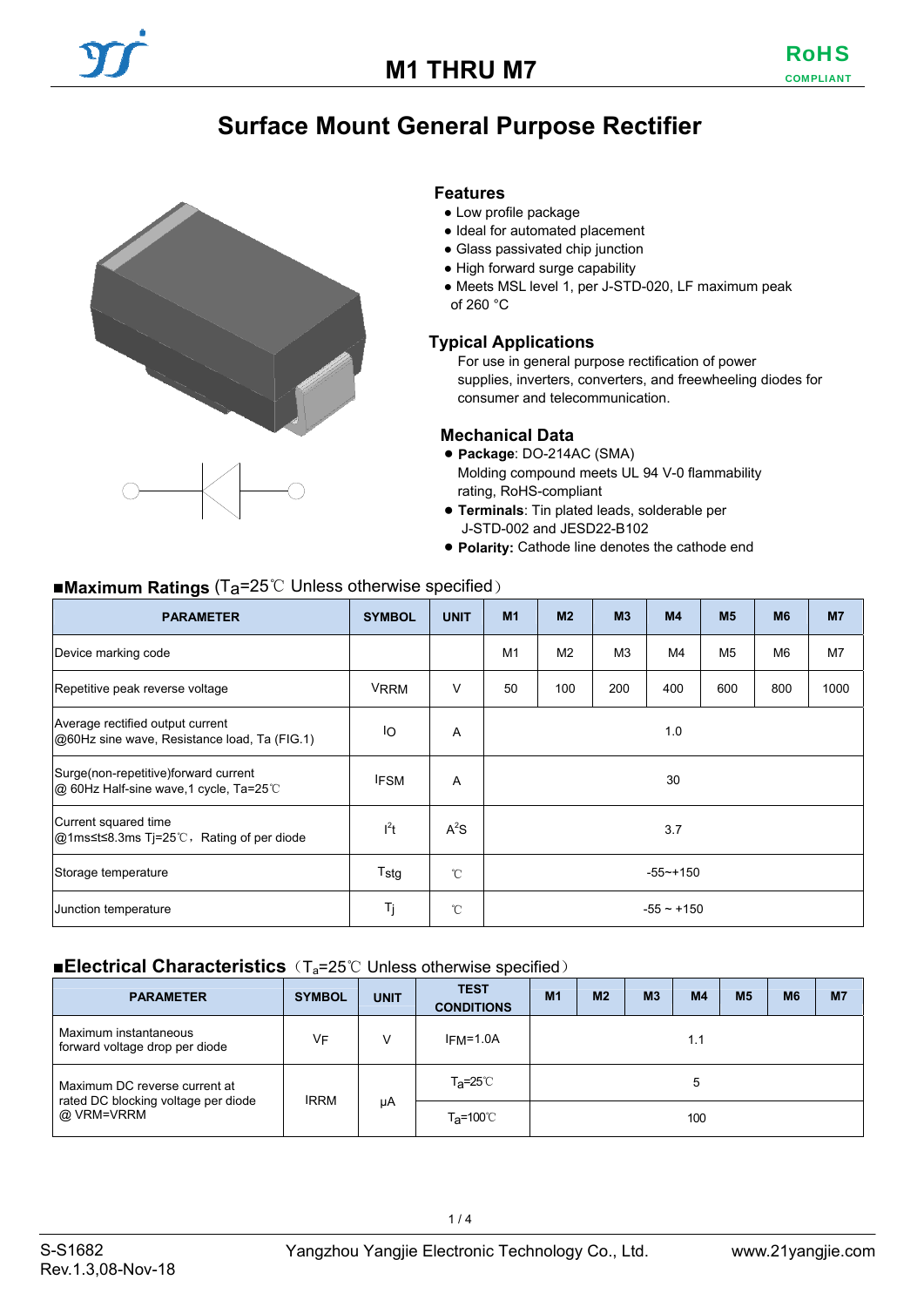

## **M1 THRU M7**

### ■**Thermal Characteristics** (T<sub>a</sub>=25℃ Unless otherwise specified)

| <b>PARAMETER</b>          | <b>SYMBOL</b>    | <b>UNIT</b>   | M <sub>1</sub> | M <sub>2</sub> | M <sub>3</sub> | M <sub>4</sub> | M <sub>5</sub> | M <sub>6</sub> | M7 |
|---------------------------|------------------|---------------|----------------|----------------|----------------|----------------|----------------|----------------|----|
| <b>Thermal Resistance</b> | $R\theta J-A(1)$ | $\degree$ C/W | $55^{1}$       |                |                |                |                |                |    |
|                           | $R\theta$ J-L(1) | $\degree$ C/W | $22^{1}$       |                |                |                |                |                |    |

Note

(1) Thermal resistance from junction to ambient and from junction to lead mounted on P.C.B. with 0.2" x 0.2" (5.0 mm x 5.0 mm) copper pad areas

### **■Ordering Information (Example)**

| <b>PREFERED</b><br>P/N | <b>PACKAGE</b><br><b>CODE</b> | <b>UNIT WEIGHT(g)</b> | <b>MINIMUM</b><br><b>PACKAGE(pcs)</b> | <b>INNER BOX</b><br><b>QUANTITY(pcs)</b> | <b>OUTER CARTON</b><br><b>QUANTITY(pcs)</b> | <b>DELIVERY</b><br><b>MODE</b> |
|------------------------|-------------------------------|-----------------------|---------------------------------------|------------------------------------------|---------------------------------------------|--------------------------------|
| M1~M                   | F <sub>1</sub>                | Approximate 0.059     | 5000                                  | 10000                                    | 80000                                       | 13" reel                       |
| M1~M                   | F <sub>2</sub>                | Approximate 0.059     | 7500                                  | 15000                                    | 120000                                      | 13" reel                       |
| M1~M                   | F <sub>3</sub>                | Approximate 0.059     | 7500                                  | 15000                                    | 60000                                       | 13" reel                       |
| M1~M                   | F <sub>4</sub>                | Approximate 0.059     | 1800                                  | 7200                                     | 57600                                       | 7" reel                        |
| M1~M                   | F <sub>5</sub>                | Approximate 0.059     | 2000                                  | 8000                                     | 64000                                       | 7" reel                        |
| M1~M                   | F <sub>6</sub>                | Approximate 0.059     | 5000                                  | 10000                                    | 100000                                      | 13" reel                       |

## ■ **Characteristics (Typical)**



 $2/4$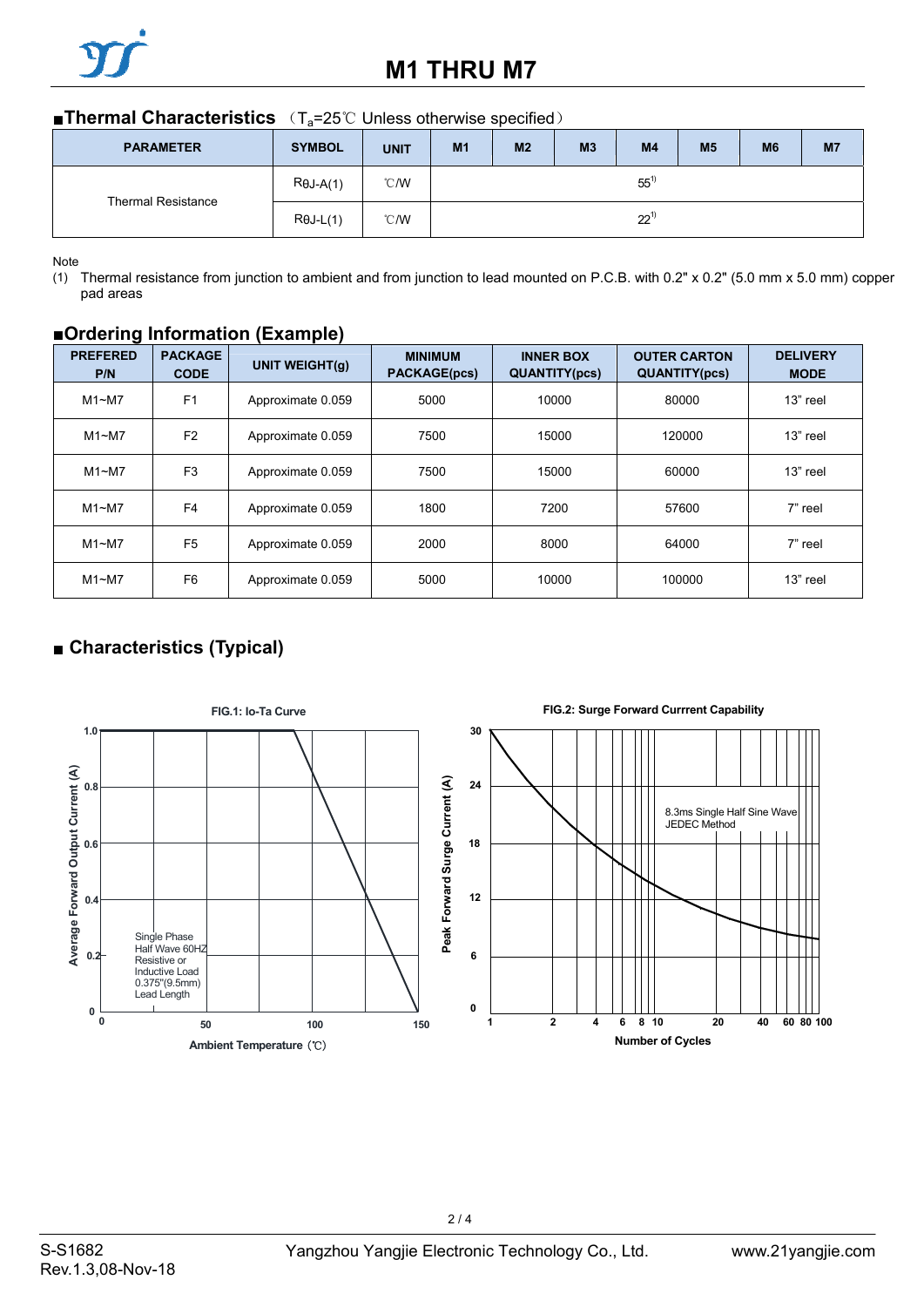# **M1 THRU M7**

**FIG.3: Forward Voltage**





## ■ **Outline Dimensions**



| DO-214AC(SMA) |      |      |  |  |  |  |
|---------------|------|------|--|--|--|--|
| Dim           | Min  | Max  |  |  |  |  |
| А             | 1.25 | 1.58 |  |  |  |  |
| B             | 2.40 | 2.83 |  |  |  |  |
| C             | 4.25 | 4.75 |  |  |  |  |
| D             | 1.90 | 2.30 |  |  |  |  |
| E             | 4.93 | 5.28 |  |  |  |  |
| F             | 0.76 | 1.41 |  |  |  |  |
| G             | 0.08 | 0.20 |  |  |  |  |
| н             | 0.15 | 0.31 |  |  |  |  |

## **■ Suggested Pad Layout**



| DO-214AC(SMA) |             |  |  |  |
|---------------|-------------|--|--|--|
| Dim           | Millimeters |  |  |  |
| P1            | 4.00        |  |  |  |
| P2            | 1.50        |  |  |  |
| P3            | 6.50        |  |  |  |
| Q1            | 2.50        |  |  |  |
| วว            | 1.70        |  |  |  |